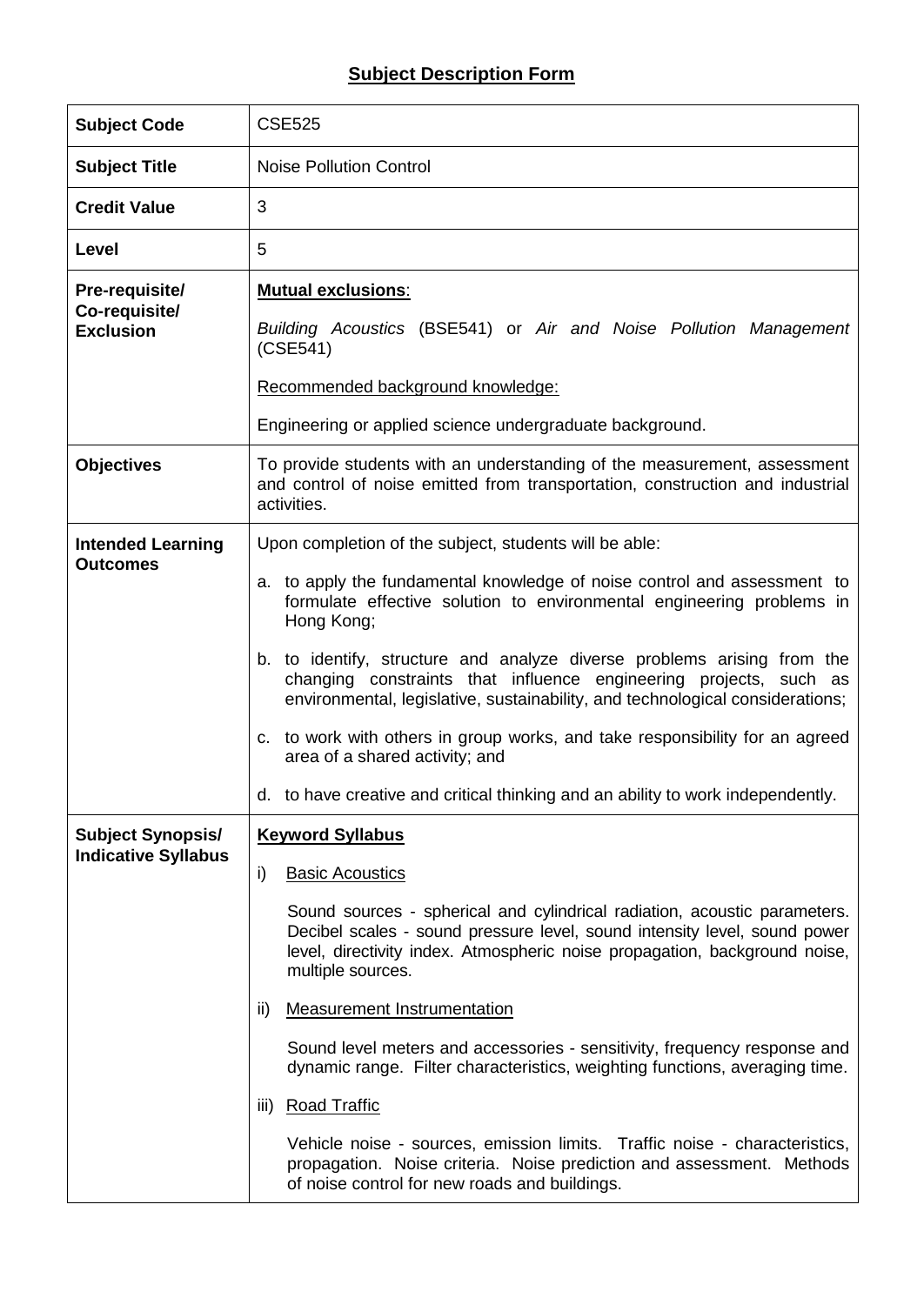|                                                                                           |       | iv) Railbound Traffic                                                                                                                                                                                                                                                                                                   |                |              |                                                                                      |              |              |  |  |
|-------------------------------------------------------------------------------------------|-------|-------------------------------------------------------------------------------------------------------------------------------------------------------------------------------------------------------------------------------------------------------------------------------------------------------------------------|----------------|--------------|--------------------------------------------------------------------------------------|--------------|--------------|--|--|
|                                                                                           |       | Wayside noise and vibration, squealing noise. Noise sources and control<br>technology. Noise prediction and assessment. Noise control for new<br>railways.                                                                                                                                                              |                |              |                                                                                      |              |              |  |  |
|                                                                                           | V)    | <b>Construction &amp; Industrial Noise</b>                                                                                                                                                                                                                                                                              |                |              |                                                                                      |              |              |  |  |
|                                                                                           |       | Major noise sources - powered mechanical equipment, piling and<br>demolition operations. Noise prediction and assessment. Engineering and<br>management control.                                                                                                                                                        |                |              |                                                                                      |              |              |  |  |
|                                                                                           |       | vi) Noise Control Devices                                                                                                                                                                                                                                                                                               |                |              |                                                                                      |              |              |  |  |
|                                                                                           |       | Noise reflection and transmission across partitions. Sound absorption<br>material, silencers, acoustic panels, isolators. Enclosure design and<br>examples.                                                                                                                                                             |                |              |                                                                                      |              |              |  |  |
| <b>Teaching/Learning</b><br>Methodology                                                   |       | Lecture will provide basic knowledge relating to noise measurement,<br>assessment and control design. Local case studies of traffic noise control, rail<br>noise control in East Rail, West Rail will be introduced.                                                                                                    |                |              |                                                                                      |              |              |  |  |
|                                                                                           |       | Tutorial will provide students with opportunities to carry out real experimental<br>works for noise enclosure and acoustic silencer.                                                                                                                                                                                    |                |              |                                                                                      |              |              |  |  |
|                                                                                           |       | Independent study and associated reading will require students to conduct<br>some problem-solving exercises independently and apply to case studies in<br>Hong Kong.                                                                                                                                                    |                |              |                                                                                      |              |              |  |  |
| <b>Assessment</b>                                                                         |       |                                                                                                                                                                                                                                                                                                                         |                |              |                                                                                      |              |              |  |  |
| <b>Methods in</b><br><b>Alignment with</b><br><b>Intended Learning</b><br><b>Outcomes</b> |       | Specific assessment<br>methods/tasks                                                                                                                                                                                                                                                                                    | %<br>weighting |              | Intended subject learning<br>outcomes to be assessed (Please<br>tick as appropriate) |              |              |  |  |
|                                                                                           |       |                                                                                                                                                                                                                                                                                                                         |                | а.           | b.                                                                                   | C.           | d.           |  |  |
|                                                                                           |       | 1. Continuous Assessment                                                                                                                                                                                                                                                                                                | 40%            | $\checkmark$ | $\checkmark$                                                                         | $\checkmark$ | $\checkmark$ |  |  |
|                                                                                           |       | 2. Written Examination                                                                                                                                                                                                                                                                                                  | 60%            | ✓            | ✓                                                                                    |              | $\checkmark$ |  |  |
|                                                                                           | Total |                                                                                                                                                                                                                                                                                                                         | 100%           |              |                                                                                      |              |              |  |  |
|                                                                                           |       | Explanation of the appropriateness of the assessment methods in assessing<br>the intended learning outcomes:<br>The continuous assessment will be based on laboratory reports (10%), tutorial<br>exercises (20%) and group discussions (10%) of case studies.<br>Written examination is evaluated by final examination. |                |              |                                                                                      |              |              |  |  |